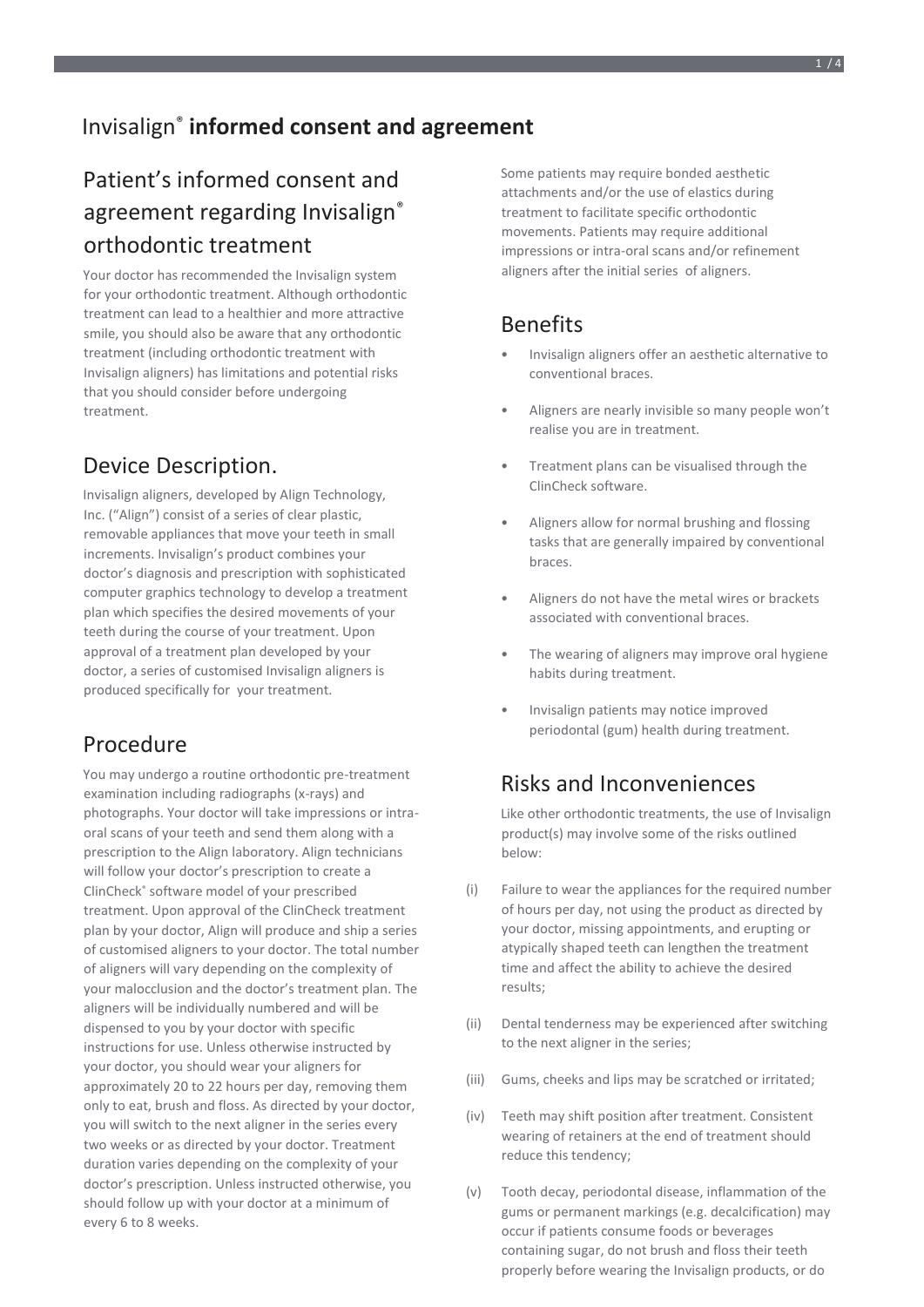### Invisalign® **informed consent and agreement**

not use proper oral hygiene and preventative maintenance;

- (vi) The aligners may temporarily affect speech and may result in a lisp, although any speech impediment caused by the Invisalign® products should disappear within one or two weeks;
- (vii) Aligners may cause a temporary increase in salivation or mouth dryness and certain medications can heighten this effect;
- (viii) Attachments are tooth-coloured "buttons" that may be bonded to one or more teeth during the course of treatment to facilitate tooth movement and/or appliance retention. Use of attachments may make it more noticeable that you are in treatment. These will be removed after treatment is completed;
- (ix) Attachments may fall off and require replacement.
- (x) Teeth may require interproximal recontouring or slenderising in order to create space needed for dental alignment to occur;
- (xi) The bite may change throughout the course of treatment and may result in temporary patient discomfort.
- (xii) In rare instances, slight superficial wear of the aligner may occur where patients may be grinding their teeth or where the teeth may be rubbing and is generally not a problem as overall aligner integrity and strength remain intact.
- (xiii) At the end of orthodontic treatment, the bite may require adjustment ("occlusal adjustment").
- (xiv) Atypically-shaped, erupting, and/or missing teeth may affect aligner adaptation and may affect the ability to achieve the desired results.
- (xv) Treatment of severe open bite, severe overjet, mixed dentition, and/or skeletally narrow jaw may require supplemental treatment in addition to aligner treatment.
- (xvi) Supplemental orthodontic treatment, including the use of bonded buttons, orthodontic elastics, auxiliary appliances/ dental devices (e.g. temporary anchorage devices, sectional fixed appliances), and/or restorative dental procedures may be needed for more complicated treatment plans where aligners alone may not be adequate to achieve the desired outcome.
- (xvii) Teeth which have been overlapped for long periods of time may be missing the gingival tissue below the

interproximal contact once the teeth are aligned, leading to the appearance of a "black triangle" space.

- (xviii) Aligners are not effective in the movement of dental implants.
- (xix) General medical conditions and use of medications can affect orthodontic treatment;
- (xx) Health of the bone and gums which support the teeth may be impaired or aggravated;
- (xxi) Oral surgery may be necessary to correct crowding or severe jaw imbalances that are present prior to wearing the Invisalign product. If oral surgery is required, risks associated with anesthesia and proper healing must be taken into account prior to treatment;
- (xxii) A tooth that has been previously traumatised, or significantly restored may be aggravated. In rare instances the useful life of the tooth may be reduced, the tooth may require additional dental treatment such as endodontic and/or additional restorative work and the tooth may be lost;
- (xxiii) Existing dental restorations (e.g. crowns) may become dislodged and require re-cementation or in some instances, replacement;
- (xxiv) Short clinical crowns can pose appliance retention issues and inhibit tooth movement;
- (xxv) The length of the roots of the teeth may be shortened during orthodontic treatment and may become a threat to the useful life of teeth;
- (xxvi) Product breakage is more likely in patients with severe crowding and/or multiple missing teeth;
- (xxvii)Orthodontic appliances or parts thereof may be accidentally swallowed or aspirated;
- (xxviii) In rare instances, problems may also occur in the jaw joint, causing joint pain, headaches or ear problems;
- (xxix) Allergic reactions may occur;
- (xxx) Teeth that are not at least partially covered by the aligner may undergo supraeruption;
- (xxxi) In rare instances patients with hereditary angioedema (HAE), a genetic disorder, may experience rapid local swelling of subcutaneous tissues including the larynx. HAE may be triggered by mild stimuli including dental procedures.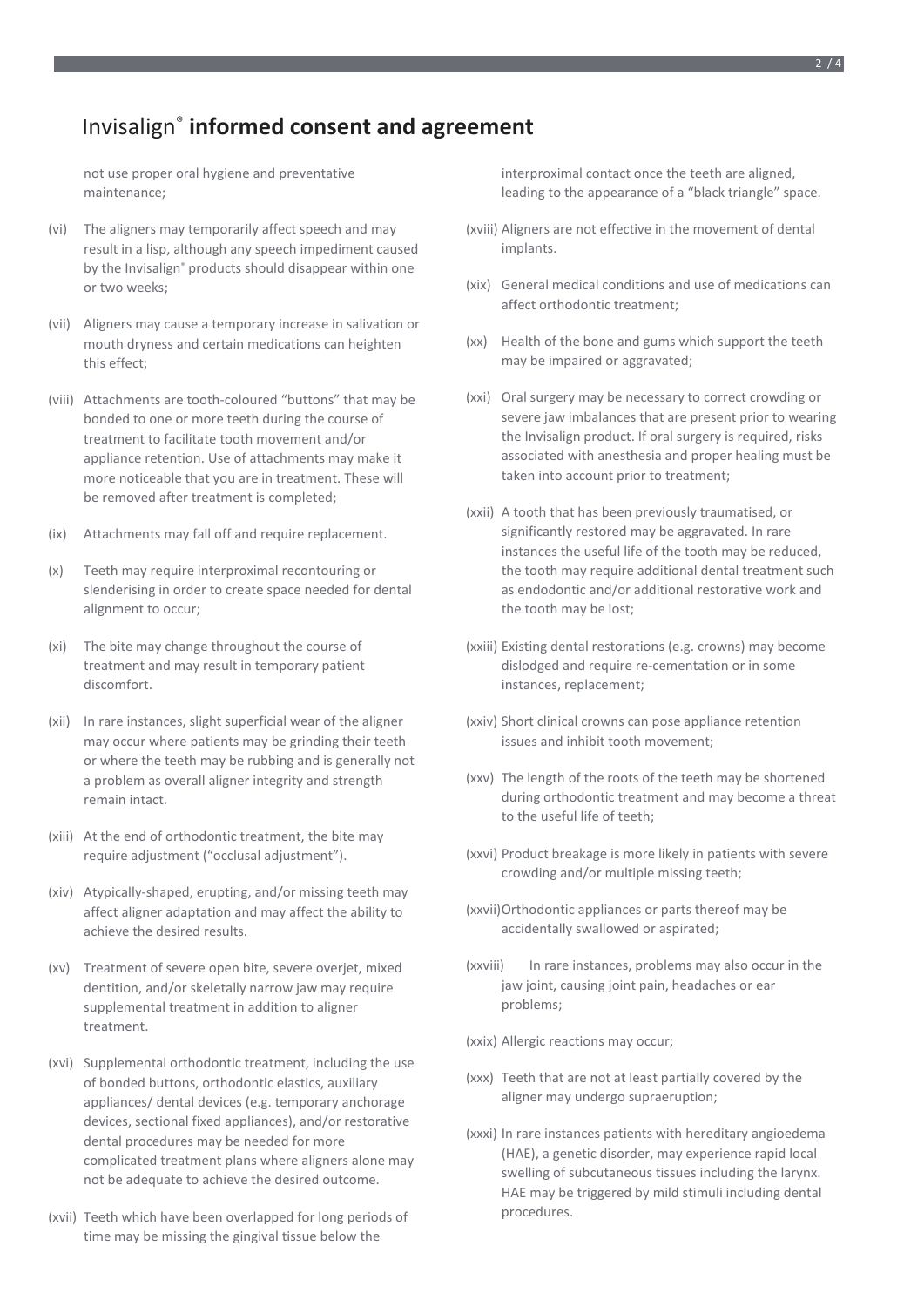### Invisalign® **informed consent and agreement**

### Informed Consent

I have been given adequate time to read and have read the preceding information describing orthodontic treatment with Invisalign aligners. I understand the benefits, risks, alternatives and inconveniences associated with treatment as well as the option of no treatment. I have been sufficiently informed and have had the opportunity to ask questions and discuss concerns about orthodontic treatment with Invisalign® products with my doctor from whom I intend to receive treatment. I understand that I should only use the Invisalign products after consultation and prescription from an Invisalign trained doctor, and I hereby consent to orthodontic treatment with Invisalign products that have been prescribed by my doctor.

Due to the fact that orthodontics is not an exact science,

I acknowledge that my doctor and Align Technology, Inc. headquartered in San Jose, California ("Align") have not and cannot make any guarantees or assurances concerning the outcome of my treatment. I understand that Align is not a provider of medical, dental or health care services and does not and cannot practice medicine, dentistry or give medical advice. No assurances or guarantees of any kind have been made to me by my doctor or Align, its representatives, successors, assigns, and agents concerning any specific outcome of my treatment.

I understand and consent to my doctor collecting and using my medical records, including, but not limited to, radiographs (x-rays), reports, charts, medical history, photographs, findings, plaster models, impressions of teeth, or intra-oral scans, prescriptions, diagnosis, medical testing, test results, ethnicity, billing, and other treatment records in my doctor's possession ("Medical Records") to the extent necessary for treatment, customer service, and billing. If I do not provide my consent to these uses of my Medical Records then I may not be able to receive Invisalign treatment.

I will not, nor shall anyone on my behalf seek legal, equitable or monetary damages or remedies for such disclosure. I acknowledge that use of my Medical Records is without compensation and that I will not nor shall anyone on my behalf have any right of approval, claim of compensation, or seek or obtain legal, equitable or monetary damages or remedies arising out of any use such that comply with the terms of this Consent.

A copy of this Consent shall be considered as effective and valid as an original. I have read, understand and

agree to the terms set forth in this Consent as indicated by my signature below.

#### Privacy Notice

Your doctor is the controller of any personal data included in your Medical Records. Align and other members of its corporate group ("Align Group") will receive your medical records, which may be stored on Align Group's servers outside your country of residence. However, the Align Group will continue to protect your information in accordance with the Align Group's Binding Corporate Rules ("BCRs"), which can be found at [www.aligntech.com.](http://www.aligntech.com/)

Your Medical Records will only be shared with other third parties if otherwise permitted by the applicable law, such as if necessary to protect your vital interests or those of another person or if necessary for the establishment, exercise or defence of legal claims. Your doctor and the Align Group will process your Medical Records for the purpose of your treatment. The Align Group may also anonymise your Medical Records and use it for internal, analysis and research purposes. Your doctor and the Align Group will retain your Medical Records for only as long as it has an ongoing legitimate need to do so, for example, to provide you with treatment and to comply with regulatory obligations. The Medical Records will then be either deleted or anonymised or, if this is not possible (for example, because your Medical Records have been stored in backup archives), then they will be securely stored until deletion is possible.

If you have any questions about how your Medical Records are being used you can ask your doctor, including about any of your rights to:

- access, correct, update or request deletion of your Medical Records;
- restrict processing of your Medical Records;
- request that your doctor transfer your Medical Records to another doctor; and
- withdraw your consent at any time to the processing of your Medical Records. You also have the right to complain to your local data protection authority about the collection and use of your Medical Records.